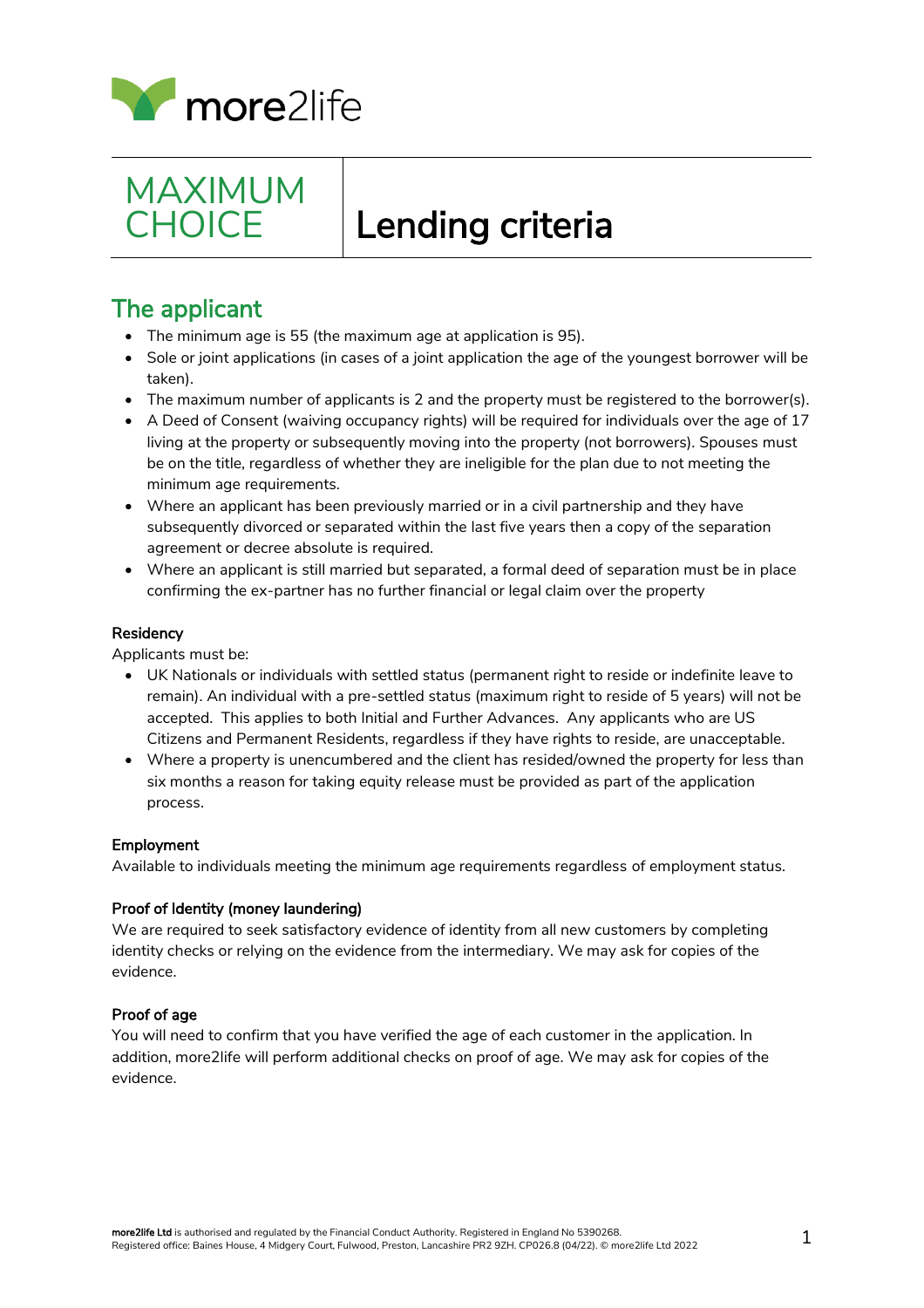### Power of Attorney is acceptable

- Applicants can appoint a Power of Attorney, providing they are not party to the lifetime mortgage, to sign any documents in relation to the mortgage on their behalf, providing that it has been correctly registered with the Court of Protection or Office of the Public Guardian. Evidence to support this must be provided. In the case of a joint borrower, neither borrower may appoint the other as Power of Attorney however they can be named providing there is another acting Attorney who is independent from the mortgage.
- On all Power of Attorney cases where the Attorney is not party to the mortgage, more2life will comply with the Money Laundering Regulations and thus the Attorney(s) will be subject to the same money laundering checks which are applied to all applicants.

### Criminal convictions

We do not accept applicants who have (or live with someone with) a criminal record, unless the conviction is for minor traffic offence(s), or it is spent under the Rehabilitation of Offenders Act 1974.

### Bankruptcy and credit adversity

Applications will be accepted from applicants who have:

- Been discharged from bankruptcy (known as sequestration in Scotland) greater than six years prior to application.
- Satisfactorily completed the term of an Individual Voluntary Arrangement (known as Protected Trust Deed in Scotland).
- No more than three satisfied CCJ's with a maximum accumulative value of £3,000 registered in the last four years.

### Applications will NOT be accepted from applicants who:

- Are undischarged bankrupts, or, in Scotland, are currently the subject of sequestration.
- Have been discharged from bankruptcy within the last six years.
- Are party to a current Individual Voluntary Arrangement, or in Scotland, a Protected Trust Deed which upon completion won't be satisfied.
- Have a judgement registered at the property address, which is not linked to an individual(s).
- Have more than three or an accumulative value of over £3,000 satisfied CCJ's in the last four years.
- Have any unsatisfied CCJ's
- In Scotland, are the subject of an undisclosed inhibition.

### The following are not subject to assessment:

 Defaults, arrears with other lenders and missed credit payments registered against the individual(s).

### The loan

- The minimum loan amount is £10,000.
- The maximum loan amount is £950,000.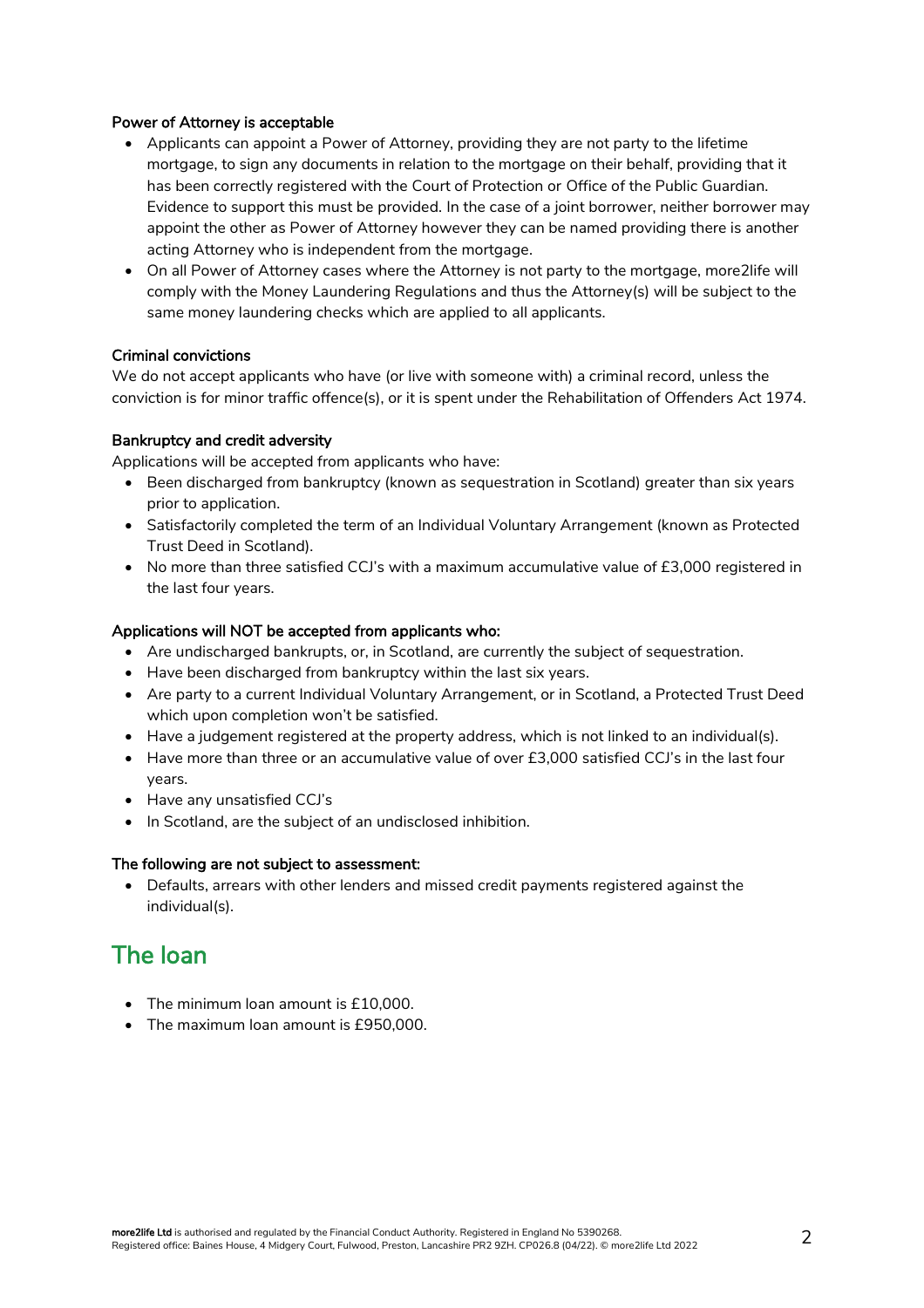# The property

- The minimum property value is £120,000(£150,000 for ex-public sector houses and bungalows).
- The maximum property value is £2,000,000 in England or £1,000,000 in Scotland and Wales.
- Flats/maisonettes will only be considered on the Maxi Choice and Maxi Choice Plus products.

### **Tenure**

The following types of tenure are acceptable:

- Freehold.
- Leasehold (England and Wales).
- Absolute ownership, also known as heritable ownership (Scotland).

### Property types

Properties of standard construction are acceptable. Any purpose built eco properties must be referred prior to application

### Use of property

The whole of the property, including any integrated annexe must be used as the family residence with no part-letting, must be on the same title and must be of standard construction. No business use is acceptable with the exception of a home office use where no structural change is needed to sell the property as 100% residential. No letting to family members or unauthorised letting, with the exception of the following lodger rule. Properties with lodgers can be considered up to a maximum of two lodgers with formal agreements residing in the property subject to the following – lodger(s) do not reside in any self-contained accommodation and any formal agreements do not have a notice period greater than one month.

### Property building insurance

The property must be insured to cover the reinstatement value of the amount advised in the valuation report. A copy of the policy certificate or schedule is required for approval prior to completion. In the case of leasehold properties the noted interest will be the landlord or management company. Where a copy of the policy, certificate or schedule is not available a fully completed Certificate of Comprehensive Building Insurance must be provided by the borrower's solicitors prior to completion.

#### Second and further charges

No second or further charges are permitted with any other lender on mortgaged property at the time of completion. Any outstanding secured loans must be repaid at the outset. After the initial advance has been made, it is possible to apply for a further advance with more2life. However, this will be subject to the future value of your home and/or changes to the maximum level of lending we are prepared to offer you. Lending terms and interest rates are subject to change and may be different to those which apply today. The borrower must pay all associated costs as detailed in the Tariff of Charges.

#### References

References, the valuation and offer are valid for:

- Application Form  $-6$  months
- Voters Roll/Credit Search 6 months
- Valuation Report 6 months
- $\bullet$  Offer 42 days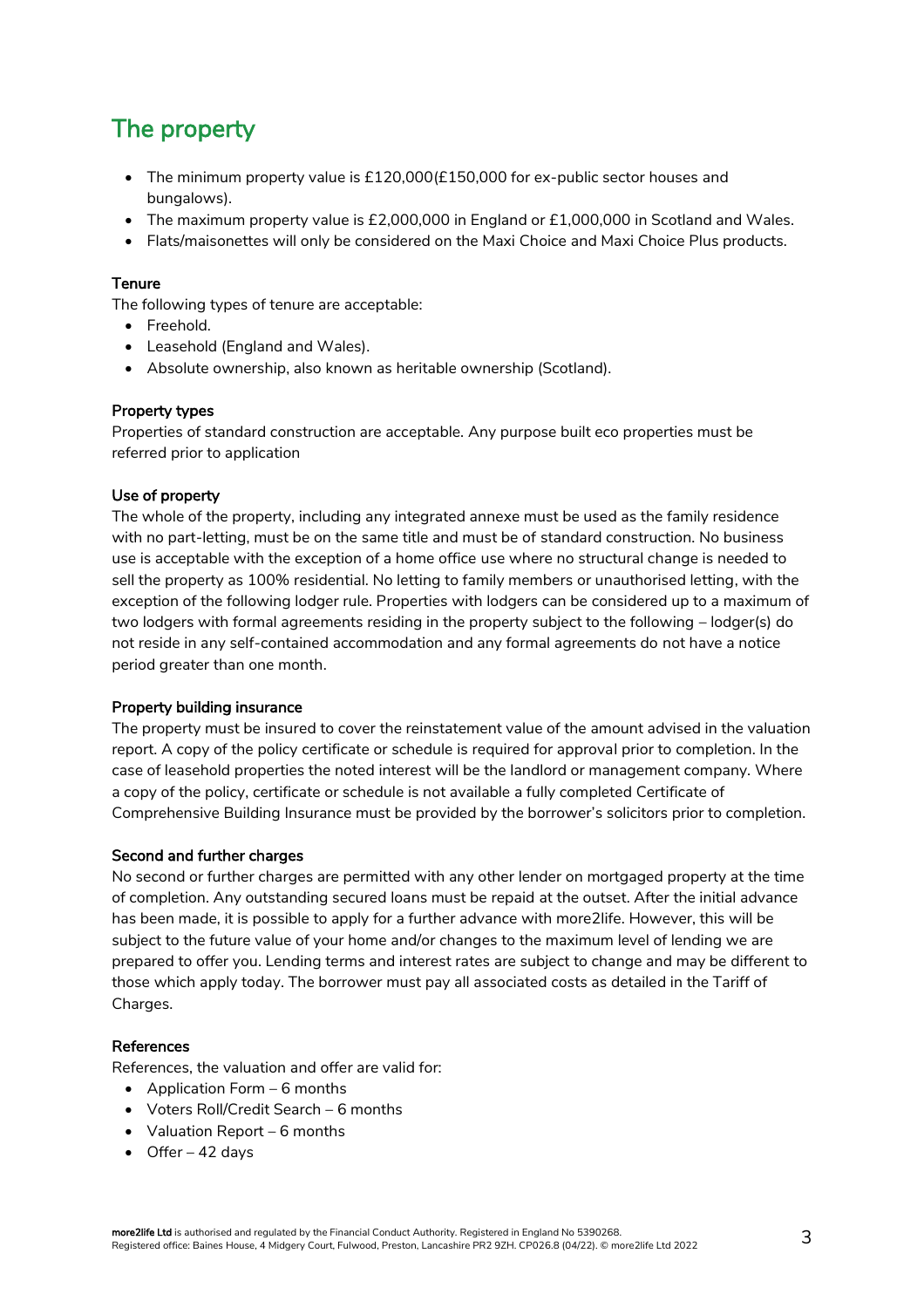### Valuer's report

Properties must be valued by an approved firm from the more2life valuers panel. A full internal inspection report must be prepared on an approved more2life valuation report and supported where applicable, by an approved more2life mortgage valuation re-inspection report. Valuation reports are only acceptable where they have been instructed by more2life directly with the panel valuer or by an authorised service provider to more2life.

### **Solicitors**

more2life will always instruct its own panel conveyancing firm to act on its behalf in respect of conveyancing. Applicants may proceed with a firm of their choice. Applicants are liable for their own legal costs.

| Location                        | England, Wales and Mainland Scotland                                                 |
|---------------------------------|--------------------------------------------------------------------------------------|
| <b>Tenure England and Wales</b> | Freehold houses & bungalows                                                          |
|                                 | Leasehold houses & bungalows<br>٠                                                    |
|                                 | Leasehold flats/maisonettes (Maxi Choice and Maxi Choice                             |
|                                 | Plus only), blocks up to four storeys high with a lift (ground                       |
|                                 | floor counted as floor 1). Where no lift is present but the                          |
|                                 | subject flat is located on the 1 <sup>st</sup> or 2 <sup>nd</sup> floor then this is |
|                                 | acceptable subject to valuers comments.                                              |
|                                 | Tenants in Common are acceptable where both tenants are<br>$\bullet$                 |
|                                 | party to the mortgage and the agreement is between the                               |
|                                 | applicants                                                                           |
|                                 | Minor areas of Possessory title, subject to title insurance                          |
|                                 | Good leasehold                                                                       |
| <b>Tenure Scotland</b>          | • Absolute ownership                                                                 |
| Annex                           | Annexes which are internally integrated to the main property are                     |
|                                 | acceptable subject to the following:                                                 |
|                                 | The annex is only used for family/personal use with no                               |
|                                 | formal letting                                                                       |
|                                 | It is on the same title as the main property<br>$\bullet$                            |
|                                 | There are no negative comments from the valuer<br>$\bullet$                          |
|                                 | The annex must be standard construction as advised by the                            |
|                                 | valuer                                                                               |
|                                 | The property and annex must comply with the applicable                               |
|                                 | lending criteria                                                                     |
| Leasehold requirements          | A minimum of 125 years remaining at the time of completion                           |
| <b>England and Wales</b>        |                                                                                      |
| Property type                   | Properties with a maximum of five bedrooms<br>٠                                      |
|                                 | Coach House Properties, subject to survey<br>$\bullet$                               |
|                                 | Applications may be accepted where there are lodgers<br>٠                            |
|                                 | residing on an informal basis without security of tenure (i.e.                       |
|                                 | government rent a room scheme). Subject to a maximum 2                               |
|                                 | people, excluding family members                                                     |

### Acceptable property types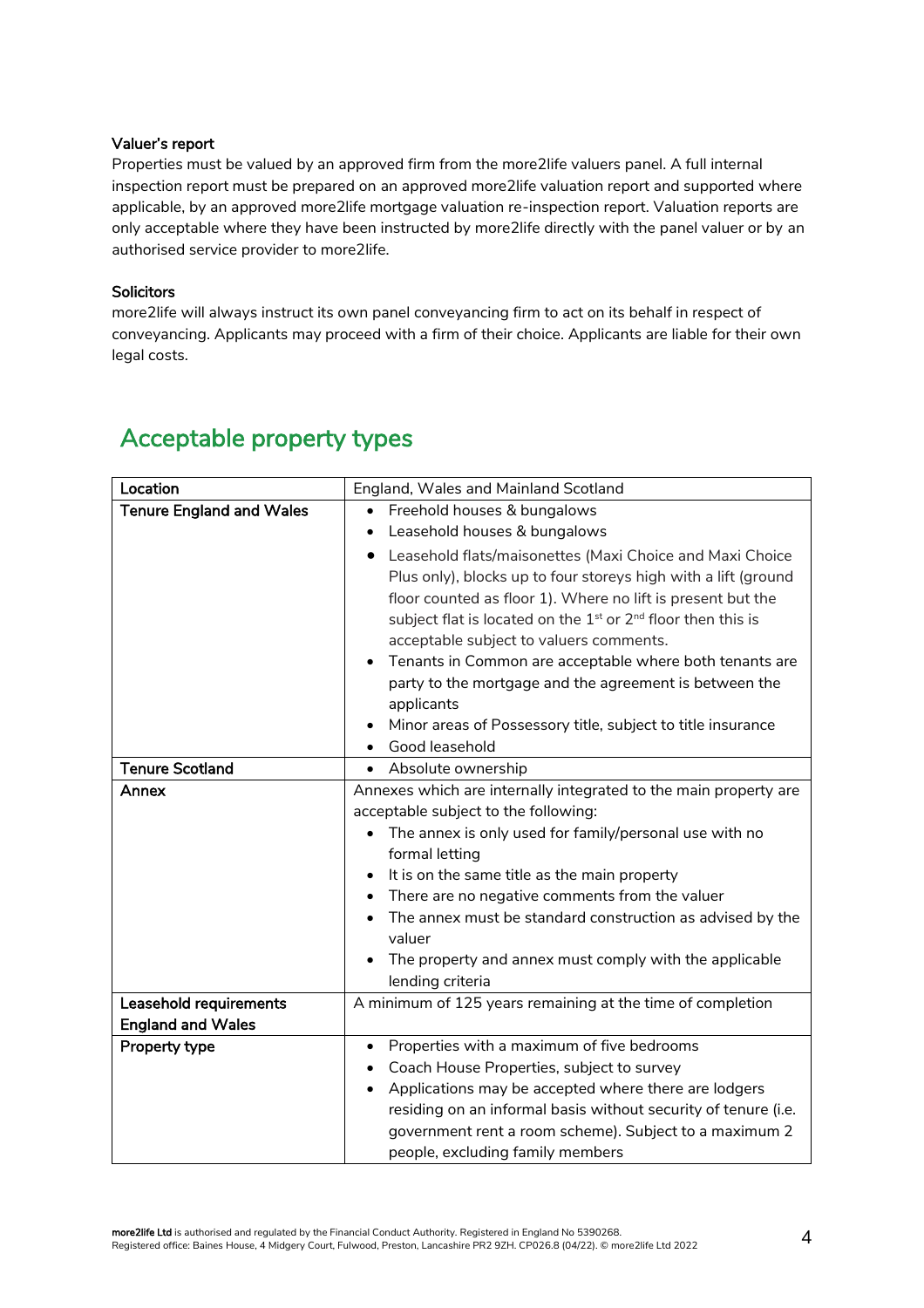| <b>Construction: Walls</b> | Barn conversions, subject to all relevant permissions<br>obtained<br>Ex-public Sector houses & bungalows with a minimum<br>property value of £150,000, subject to surveyor<br>confirmation of demand for owner occupation, and no<br>saleability issues, providing the freehold is owned by the<br>applicants (i.e. not the council or a housing<br>trust/association)<br>Listed buildings - Grade 2 in England/Wales or Grade C in<br>Scotland<br>Properties containing low grade asbestos. The property<br>must be in good condition and have no negative comments<br>on future saleability i.e. Soffix boards, Artex, flues, older<br>roof slates<br>Up to seven acres of land, subject to no agricultural<br>restrictions.<br>Flying Freeholds up to 15% of total floor area, subject to<br>indemnity policy cover<br>Septic tanks for the property's sole use that meet the most<br>recent regulatory requirements. The tank must be within<br>the property's curtilage<br>Solar Panels owned by the borrower or where leased,<br>subject to a satisfactory lease review<br>Ground or Air Source heating is acceptable where installed<br>as part of the original build<br>Conventional walls (deemed as traditional or standard<br>$\bullet$<br>construction by the panel surveyor) e.g. 265mm+ cavity,<br>225mm+ of solid brick, block, stone, flint etc.<br>Modern timber framed built post 1970 with an outer skin of<br>brick or stone & compliant with building regulations |
|----------------------------|----------------------------------------------------------------------------------------------------------------------------------------------------------------------------------------------------------------------------------------------------------------------------------------------------------------------------------------------------------------------------------------------------------------------------------------------------------------------------------------------------------------------------------------------------------------------------------------------------------------------------------------------------------------------------------------------------------------------------------------------------------------------------------------------------------------------------------------------------------------------------------------------------------------------------------------------------------------------------------------------------------------------------------------------------------------------------------------------------------------------------------------------------------------------------------------------------------------------------------------------------------------------------------------------------------------------------------------------------------------------------------------------------------------------------------------------------------------------------------------|
|                            | Historic timber framed properties (subject to satisfactory<br>comments by Surveyor and no saleability issues)<br>Steel framed houses & bungalows, built post 2000<br>Wimpey No Fines Concrete                                                                                                                                                                                                                                                                                                                                                                                                                                                                                                                                                                                                                                                                                                                                                                                                                                                                                                                                                                                                                                                                                                                                                                                                                                                                                          |
|                            | Laing Easiform Concrete<br><b>SSHA (Scottish Specialist Housing Association)</b><br>Single skin =<20% excluding non-habitable                                                                                                                                                                                                                                                                                                                                                                                                                                                                                                                                                                                                                                                                                                                                                                                                                                                                                                                                                                                                                                                                                                                                                                                                                                                                                                                                                          |
|                            | accommodation i.e. garage, conservatory etc.<br>Mundic concrete block, graded A1                                                                                                                                                                                                                                                                                                                                                                                                                                                                                                                                                                                                                                                                                                                                                                                                                                                                                                                                                                                                                                                                                                                                                                                                                                                                                                                                                                                                       |
| <b>Construction: Roof</b>  | Tile/slate<br>$\bullet$<br>Flat roofs up to a maximum of 25% of the total roof area<br>$\bullet$<br>over habitable accommodation<br>Flat roofs over non-habitable accommodation i.e. garage,<br>conservatory etc.                                                                                                                                                                                                                                                                                                                                                                                                                                                                                                                                                                                                                                                                                                                                                                                                                                                                                                                                                                                                                                                                                                                                                                                                                                                                      |
|                            | External roof coatings applied for maintenance purposes<br>can be considered                                                                                                                                                                                                                                                                                                                                                                                                                                                                                                                                                                                                                                                                                                                                                                                                                                                                                                                                                                                                                                                                                                                                                                                                                                                                                                                                                                                                           |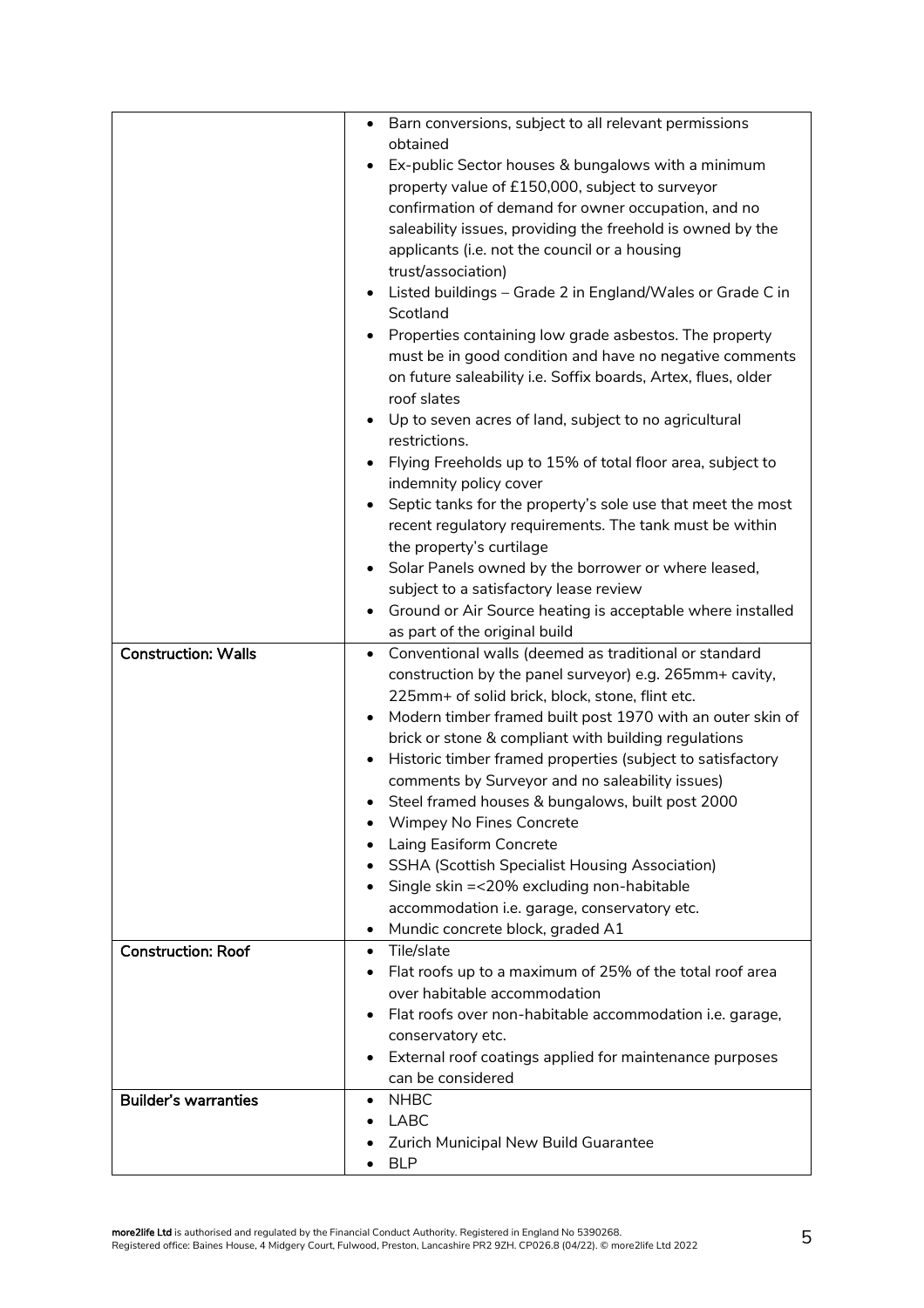|                              | Principal<br>٠                                                                                        |
|------------------------------|-------------------------------------------------------------------------------------------------------|
|                              | <b>Build Zone</b>                                                                                     |
|                              | Checkmate/Castle 10 Warranty Certificate - separate                                                   |
|                              | endorsement needed for unattached garages                                                             |
|                              | Ark Residential New Build Latent Defects Insurance -<br>$\bullet$                                     |
|                              | separate endorsement needed for unattached                                                            |
|                              | garages/outbuildings                                                                                  |
|                              | CRL Limited Warranty - where Ark Insurance Group Ltd<br>٠                                             |
|                              | have underwritten the policy                                                                          |
|                              | A Foundation 15 Certificate                                                                           |
|                              | Architect's certificate                                                                               |
|                              | <b>Premier Guarantee</b>                                                                              |
|                              | One Guarantee<br>$\bullet$                                                                            |
|                              | Build Assure (New Home Structural Defects Insurance)<br>٠                                             |
|                              | Global Home Warranties (Structural Defects Insurance)                                                 |
|                              | Protek                                                                                                |
|                              | <b>ICW</b>                                                                                            |
|                              | $ABC+$                                                                                                |
|                              | The Q Policy for residential properties                                                               |
|                              | The Q Policy for bespoke properties (detached only)                                                   |
|                              | Advantage (no more than 10 units in any continuous<br>٠                                               |
|                              | structure)                                                                                            |
|                              | Aedis (no more than 20 units in structure)<br>٠                                                       |
| <b>HS Links</b>              | Subject to no negative comments from the valuer on<br>$\bullet$                                       |
|                              | saleability                                                                                           |
| Service/estate charges and   | The maximum ground rent or estate charge cannot exceed<br>$\bullet$                                   |
| ground rent                  | £500 or 0.2% of the property value. The charge should only                                            |
|                              | cover gardening and road maintenance costs with a clear                                               |
|                              |                                                                                                       |
|                              | basis of escalation of the charges which does not exceed                                              |
|                              | RPI or a similar index. Where we are made aware a clause                                              |
|                              | exists that allows the 'Charger' to establish the lease on                                            |
|                              | non-payment then this should be removed. Where it is not                                              |
|                              | being removed there should be a requirement that                                                      |
|                              |                                                                                                       |
|                              | advanced notice is given to the lender with at least 2<br>months' notice                              |
|                              | ٠                                                                                                     |
|                              | The maximum total service charge and ground rent payable                                              |
|                              | is £2,500 or 1.5% of the property value<br>٠                                                          |
|                              | Historic rent charges (pre 1977 Act) must be equal to or                                              |
|                              | less than £25<br>$\bullet$                                                                            |
| <b>Environmental matters</b> | English properties or areas in flood zone 1 (see link below)                                          |
|                              | which have flooded more than 5 years ago can be                                                       |
|                              | considered providing it is classed as an isolated event, it                                           |
|                              | does not impact on the valuation and insurance can be                                                 |
|                              | obtained under normal terms. Any instance where the                                                   |
|                              | flooding relates to surface water is not considered                                                   |
|                              | acceptable regardless if it is a one off event.                                                       |
|                              | https://floodmap-for-planning.service.gov.uk/                                                         |
|                              | Any properties on the border between flood zone 1 & 2 are<br>$\bullet$                                |
|                              | considered acceptable subject to valuers comments and<br>insurance being obtained under normal terms. |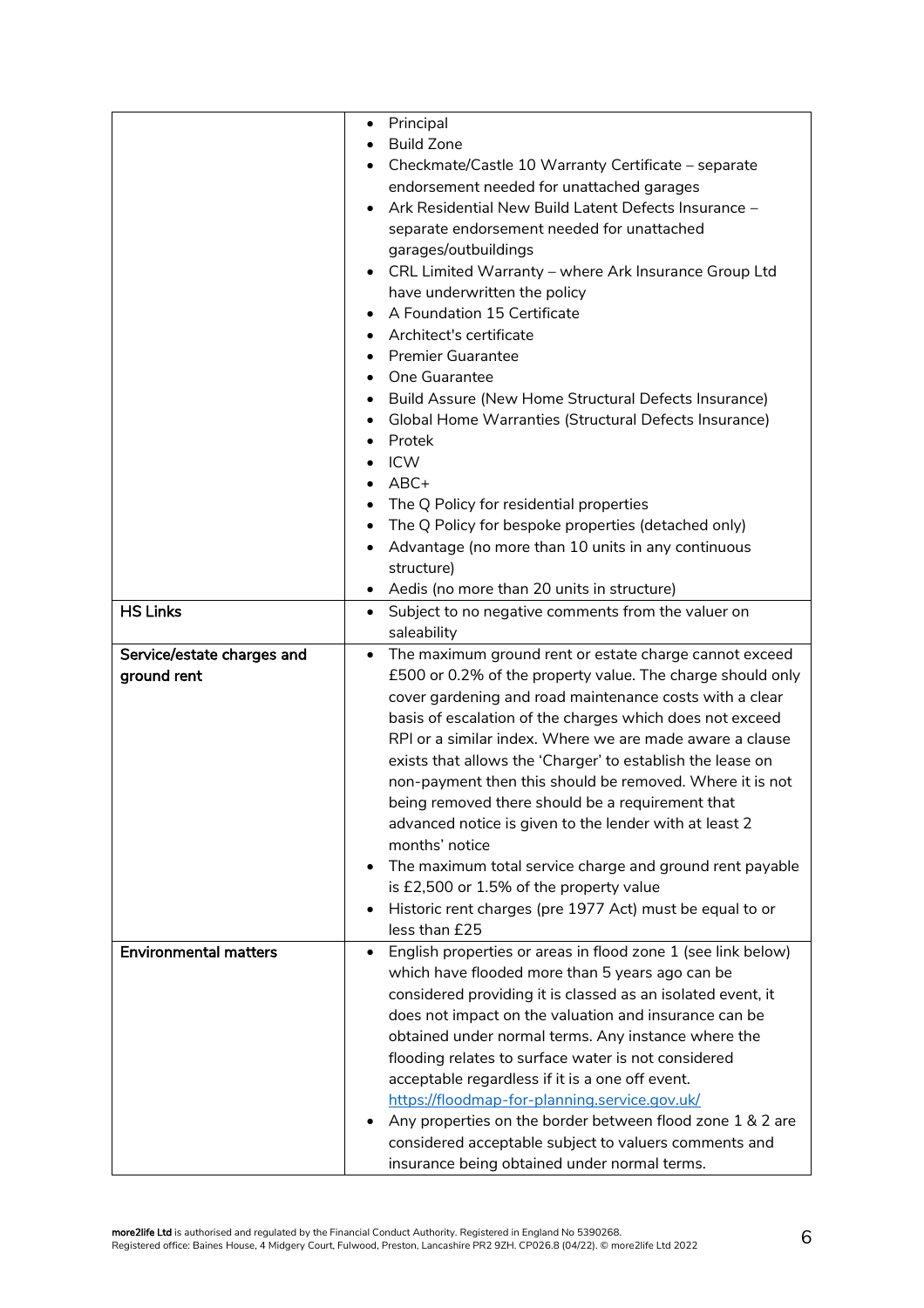|       | • Properties in Scotland & Wales are not graded on a zone                |
|-------|--------------------------------------------------------------------------|
|       | basis and enquiries must be made with all parties to                     |
|       | establish if a known flood risk exists and insurance can be              |
|       | obtained under normal terms                                              |
|       | Properties not exposed to coastal erosion as noted by the                |
|       | client, solicitor or valuer                                              |
| Other | Foster carers providing they are registered and any                      |
|       | occupier waivers are signed where appropriate                            |
|       | Live in carers subject to an occupier waivers are signed                 |
|       | where appropriate                                                        |
|       | Japanese Knotweed, if >7 metres from the subject property                |
|       | and has been treated under a long-term guarantee                         |
|       | Unadopted roads – where the road/drive servicing the<br>$\bullet$        |
|       | property is un-adopted this is acceptable where the road is              |
|       | well kept and in good condition. It must be confirmed that               |
|       | there is an agreement (either formal or informal) in place               |
|       | between residents for general maintenance and upkeep of                  |
|       | the road. The road must only service residential properties.             |
|       | Shared access is acceptable providing it is not shared with<br>$\bullet$ |
|       | any commercial premises                                                  |
|       | Properties greater than 75m away from pylons, over-head<br>٠             |
|       | power cables (excluding electricity supplied by wooden                   |
|       | poles), or mobile phone masts                                            |
|       | Retentions for essential works up to a maximum of £5,000,                |
|       | only applicable on Maxi Choice and Maxi Choice Plus                      |

# Unacceptable property types

| Location      | Scottish Isles, Isle of Man, Northern Ireland, Channel Islands and<br>any other island excluding Portsea, Isle of Wight, Anglesey, Isle                                                                                                                                                                                                                                                                                                    |
|---------------|--------------------------------------------------------------------------------------------------------------------------------------------------------------------------------------------------------------------------------------------------------------------------------------------------------------------------------------------------------------------------------------------------------------------------------------------|
|               | of Sheppey, Canvey and Hayling.                                                                                                                                                                                                                                                                                                                                                                                                            |
| <b>Tenure</b> | • Leasehold flats/maisonettes in blocks greater than four<br>storeys high (ground floor counted as floor 1). Where the<br>block does not have a lift and the subject flat is located on<br>the $3^{\text{rd}}$ or $4^{\text{th}}$ floor<br>Commonhold Tenure<br>$\bullet$<br>Crofting tenure<br>Tenants in Common are not acceptable where there is an<br>$\bullet$<br>active restriction on the title<br>Leasehold Properties in Scotland |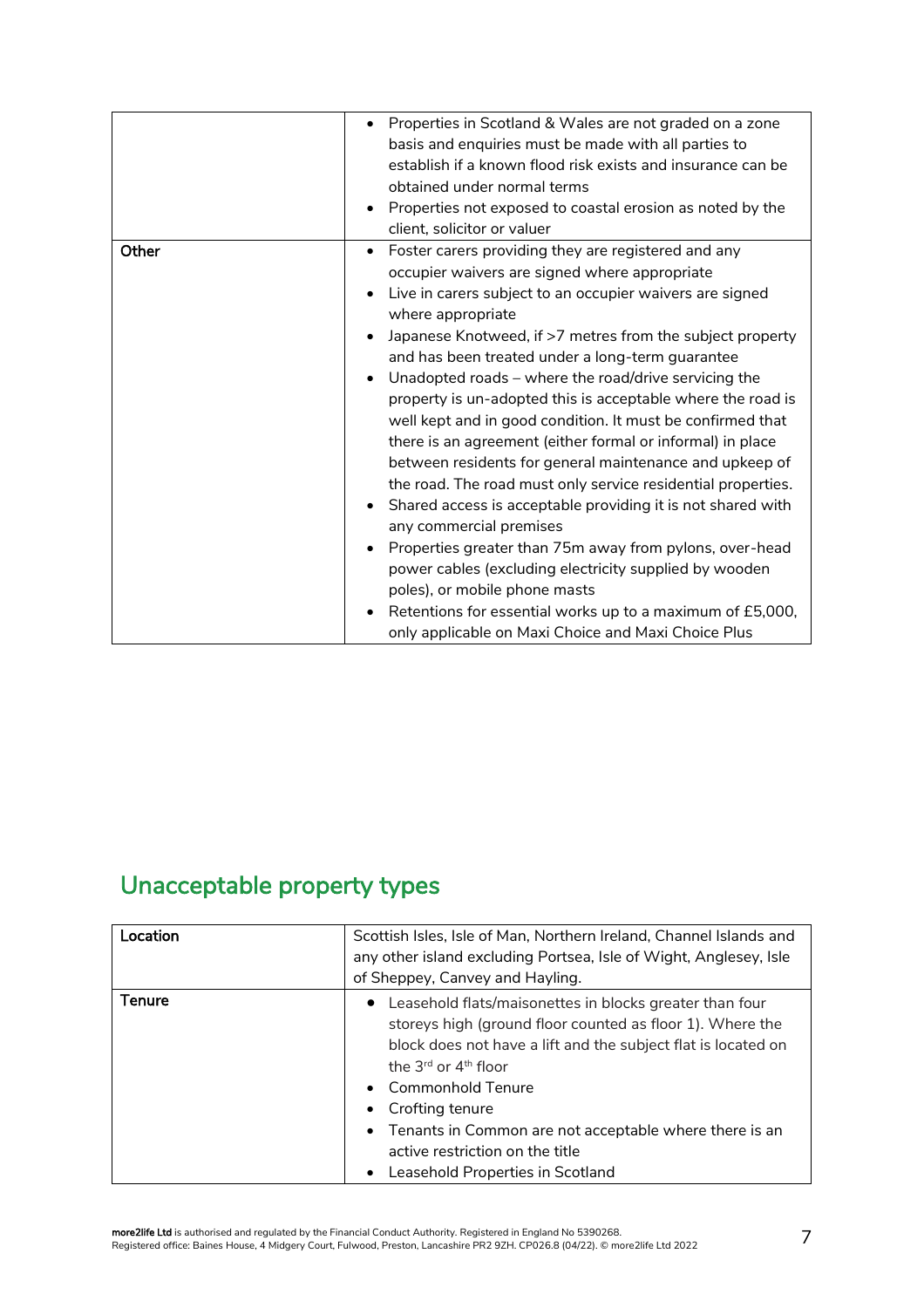| Property type                | Studio flats or basement flats.<br>٠                                      |
|------------------------------|---------------------------------------------------------------------------|
|                              | Shared Ownership (other than between the applicants)                      |
|                              | Ex-public Sector flats/maisonettes or where the local                     |
|                              | authority/housing association are still the freeholder                    |
|                              | Ex-public Sector houses & bungalows valued below                          |
|                              | £150,000                                                                  |
|                              | Where a property is a new build currently under<br>$\bullet$              |
|                              | construction or where the property is already completed but               |
|                              | the applicant(s) will be the 1st occupants upon purchase                  |
|                              | then this will be unacceptable                                            |
|                              | Properties with more than five bedrooms                                   |
|                              | • Listed Buildings - Grade 1 & 2 star in England/Wales or A &             |
|                              | <b>B</b> in Scotland                                                      |
|                              | Commercial properties or above commercial properties                      |
|                              | Tyneside flats<br>٠                                                       |
|                              | Park homes                                                                |
|                              | Second homes/holiday homes<br>$\bullet$                                   |
|                              | Adjacent to commercial properties                                         |
|                              | With over seven acres of land, or land with agricultural                  |
|                              | restrictions                                                              |
|                              | Flying Freeholds greater than 15% of the overall floor space<br>$\bullet$ |
|                              | Shared septic tanks or tanks outside of the property's                    |
|                              | curtilage                                                                 |
|                              | Ground or Air Source heating which was not installed as                   |
|                              | part of the original build                                                |
|                              | Heavily cluttered properties                                              |
| Annex                        | Detached annexes or any annex which is:                                   |
|                              | Used for anything other than family/personal use or any                   |
|                              | annex with formal letting                                                 |
|                              | Not on the same title as the main property<br>$\bullet$                   |
|                              | Not of standard construction as advised by the valuer<br>$\bullet$        |
|                              | Not compliant with the applicable lending criteria for the                |
|                              | property                                                                  |
| <b>Construction: Roof</b>    | Asbestos roof (low content cement based tiles can be                      |
|                              | considered subject to valuation)                                          |
|                              | Thatched                                                                  |
|                              | Roofs internally insulated with foam insulation and                       |
|                              | externally with coatings applied to prolong the longevity of              |
|                              | the material                                                              |
|                              | Flat roofs over 25% of the total roof area above habitable                |
|                              | accommodation                                                             |
| <b>Environmental matters</b> | Properties in an area flooded within the last 5 years which<br>$\bullet$  |
|                              | were not proven to be one-off events, or properties where                 |
|                              | the whole or part of the garden has flooded regardless of                 |
|                              | zone and those in flood zone 2 & 3                                        |
|                              | Properties exposed to coastal erosion<br>$\bullet$                        |
|                              | Properties impacted by fracking                                           |
| <b>Construction: Walls</b>   | Older timber framed (pre 1965, unless historic in nature<br>$\bullet$     |
|                              | and deemed acceptable by the surveyor)                                    |
|                              | Properties built entirely of wood                                         |
|                              |                                                                           |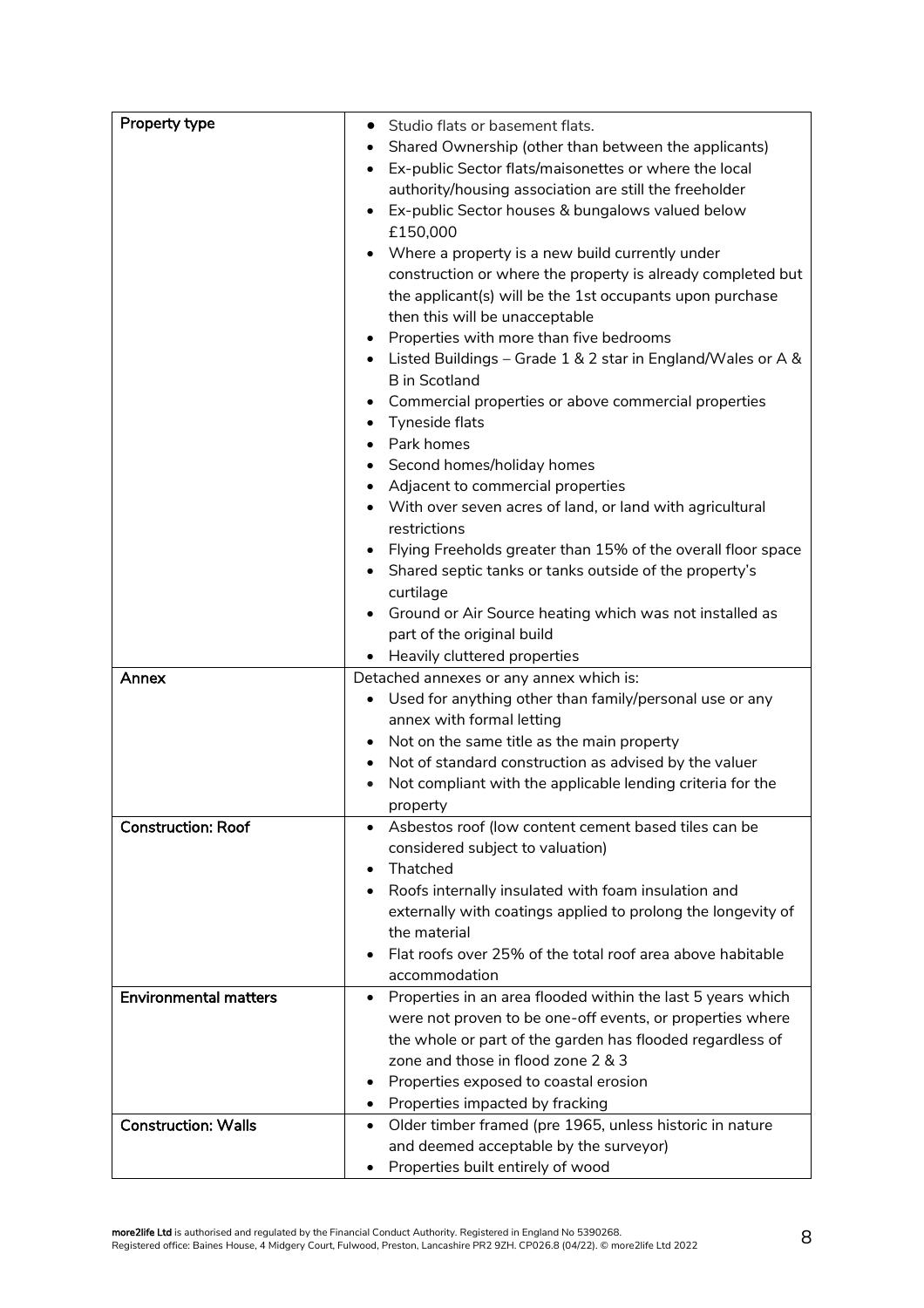|                            | Asbestos Walls<br>$\bullet$                                              |
|----------------------------|--------------------------------------------------------------------------|
|                            | Single skin walls > 20% excluding non-habitable<br>$\bullet$             |
|                            | accommodation i.e. garages, conservatories etc.                          |
|                            | Prefabricated, or any properties constructed of or<br>٠                  |
|                            | supported by concrete (with the exception of Wimpey no                   |
|                            | fines, Laing Easiform or SSHA concrete walls & subject to                |
|                            | individual approval by the Surveyor)                                     |
|                            | Colt construction<br>$\bullet$                                           |
|                            | <b>Cobb Construction</b>                                                 |
|                            | Wattle & Daub                                                            |
|                            | Alumina Cement                                                           |
|                            | <b>Bryant Wall Frame</b><br>٠                                            |
|                            | <b>Concrete Panels</b>                                                   |
|                            | <b>Camus Construction</b>                                                |
|                            | Canadian Cedar Wood Frame, with Cedar Wood panels &                      |
|                            | <b>PVC</b>                                                               |
|                            | <b>Concrete Panels &amp; Cement Render</b>                               |
|                            | <b>Concrete Pre-Cast</b>                                                 |
|                            | Cornish Unit                                                             |
|                            | <b>Cross Wall</b>                                                        |
|                            | Cubbitt - Steel framed                                                   |
|                            | Mundic concrete block, unless graded A1 in the latest RICS               |
|                            | guidance                                                                 |
|                            | Norfolk Clay Lump<br>$\bullet$                                           |
|                            | Norwegian Log<br>$\bullet$                                               |
|                            | Norwegian Timber Frame<br>$\bullet$                                      |
|                            | Poured concrete<br>$\bullet$                                             |
|                            | Tarran - Pre-Fabricated                                                  |
|                            | Salt Home (Swedish Unit)<br>$\bullet$                                    |
|                            | BISF - steel framed timber frame with fibreglass &<br>$\bullet$          |
|                            | plasterboard insulation                                                  |
|                            | Timber frame with cement & rendered outer wall                           |
|                            | Woolway Homes                                                            |
|                            | Modern methods of construction                                           |
|                            | Huf Haus                                                                 |
|                            | PRC properties, whether repaired or not                                  |
| Service/estate charges and | • Where the maximum ground rent or estate charge exceeds                 |
| ground rent                | £500 or 0.2% of the property value. Estate charges relating              |
|                            | to services other than gardening or road maintenance.                    |
|                            | Charges with no clear basis of escalation or escalation which            |
|                            | exceeds RPI or a similar index                                           |
|                            | Where the maximum total service charge and ground rent<br>٠              |
|                            | payable exceeds £2,500 or 1.5% of the property value                     |
|                            | If the ground rent or service charge are considered onerous<br>$\bullet$ |
|                            | the property is not acceptable. This includes ground rent                |
|                            | which doubles at regular intervals with no cap or ground rent            |
|                            | escalations which exceed RPI or similar index                            |
|                            | Historic rent charges (pre 1977 Act) greater than £25<br>$\bullet$       |
| Other                      | Japanese Knotweed within 7 metres of the property<br>$\bullet$           |
|                            | Unadopted roads in poor condition or where there is no<br>٠              |
|                            | agreement (either formal or informal) in place between                   |